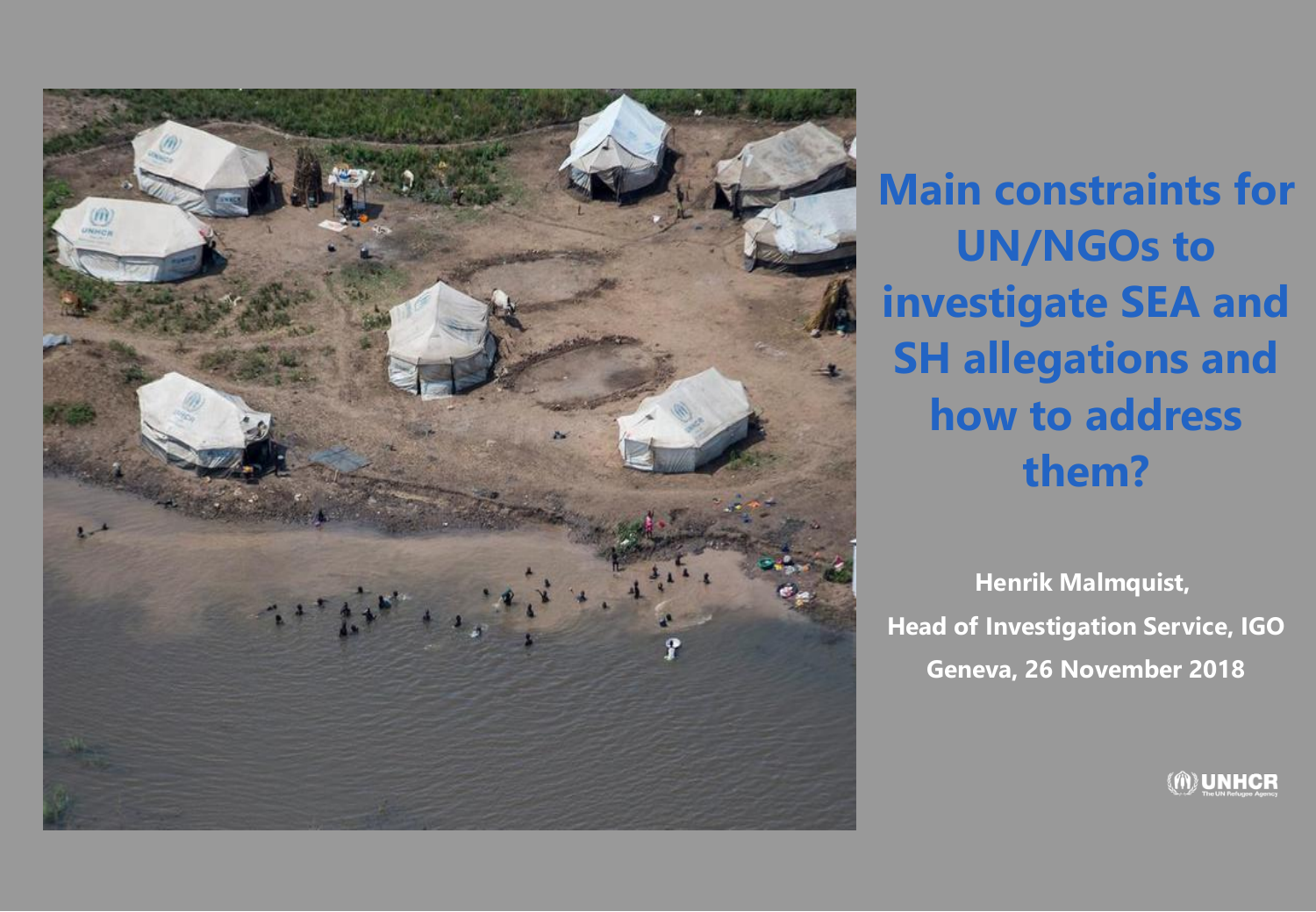#### **Development of SEA related complaints in UNHCR**



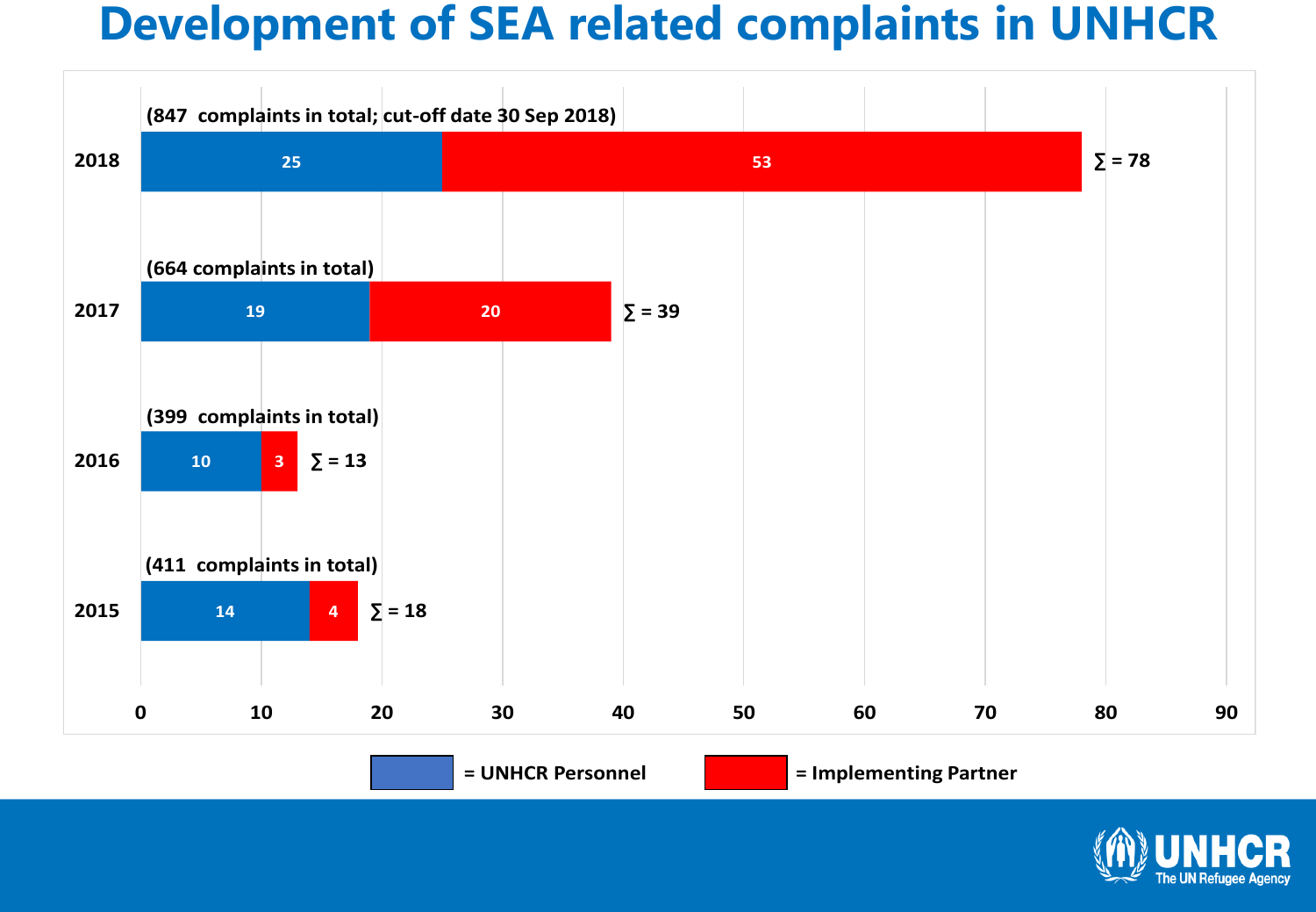### **Development of SH related complaints in UNHCR**



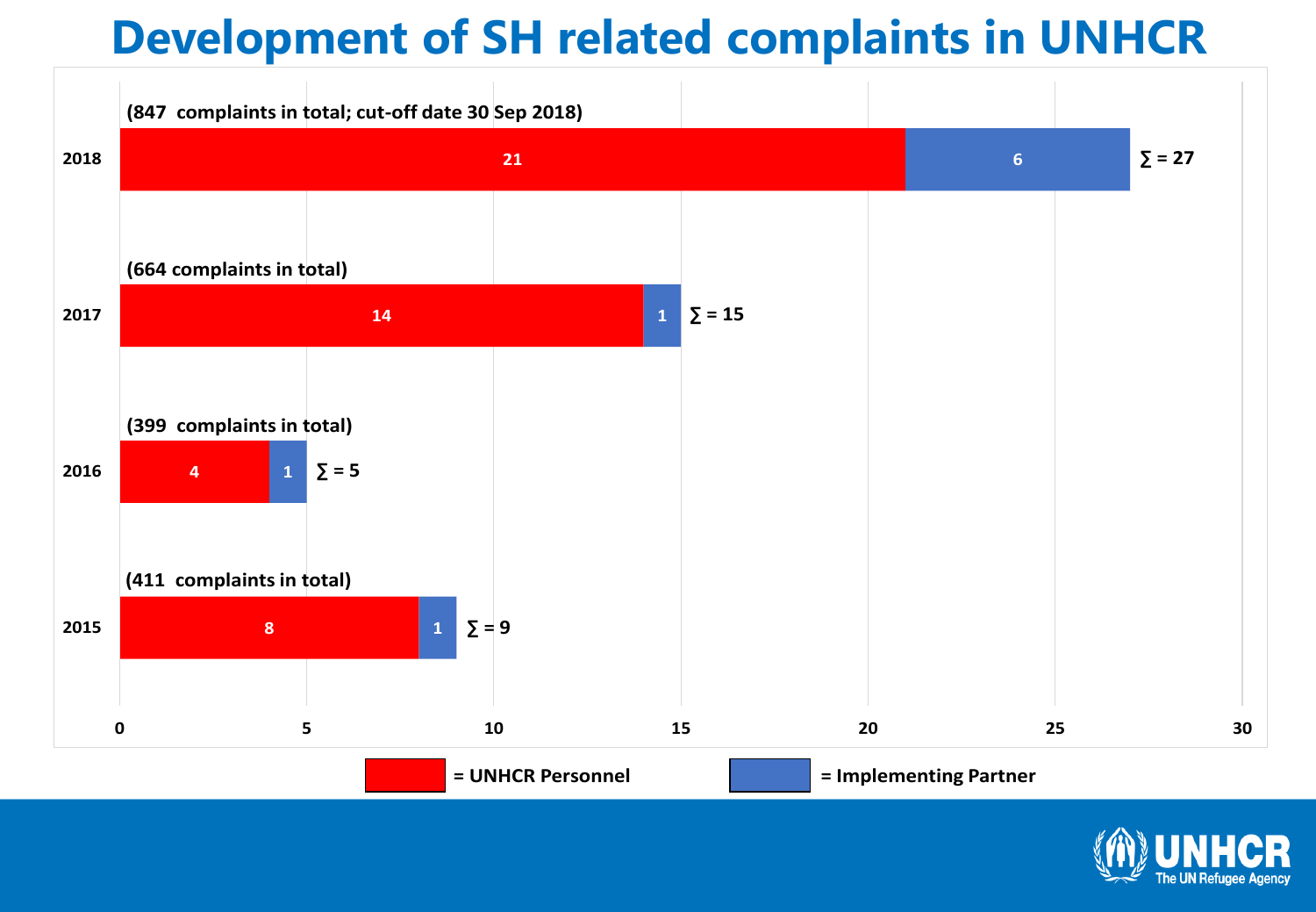# **Specific challenges of SEA/SH investigations**

#### • **Humanitarian context**

- Hardship environments
- Not easy accessible
- Difficult gathering of evidence / Trust of beneficiaries

### • **Witness protection**

- Child and victims centered approach
- Support to victims
- Physical protection of staff and beneficiaries

## • **Nature and Type of allegations**

- Hearsay and rumors
- Facts vs. emotions
- Expectations from donors

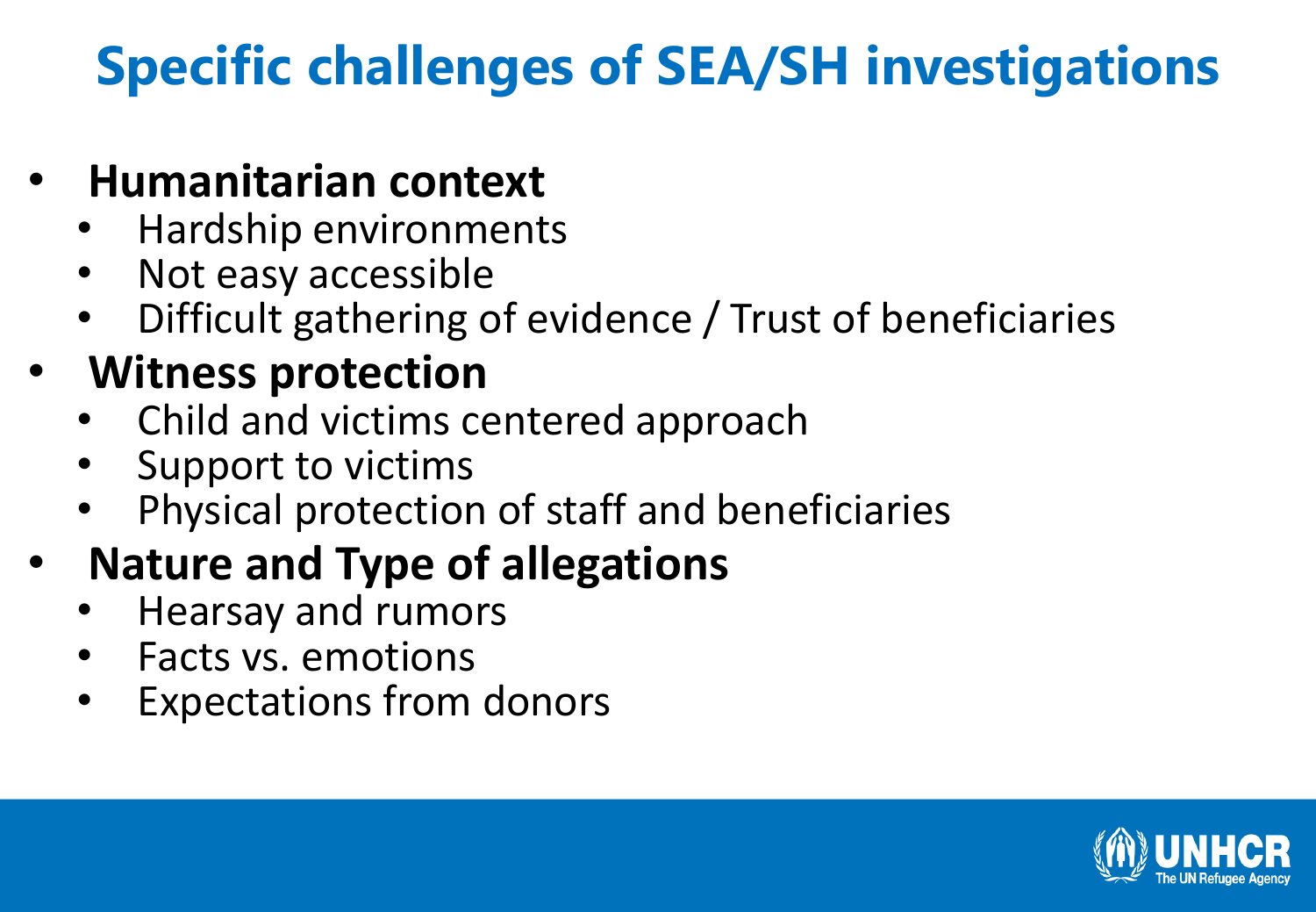## **UNHCR-NGO regional investigation workshops**

- **Project to build or enhance investigative capacity in partner agencies working on UNHCR programmes.**
- **Increase accountability and transparency.**
- **Contribute to prevention of misconduct.**
- **Ensure that allegations of misconduct can be more efficiently and cost effectively investigated.**
- **Raise awareness about and build links to the Inspector Generals Office - Investigation Service.**

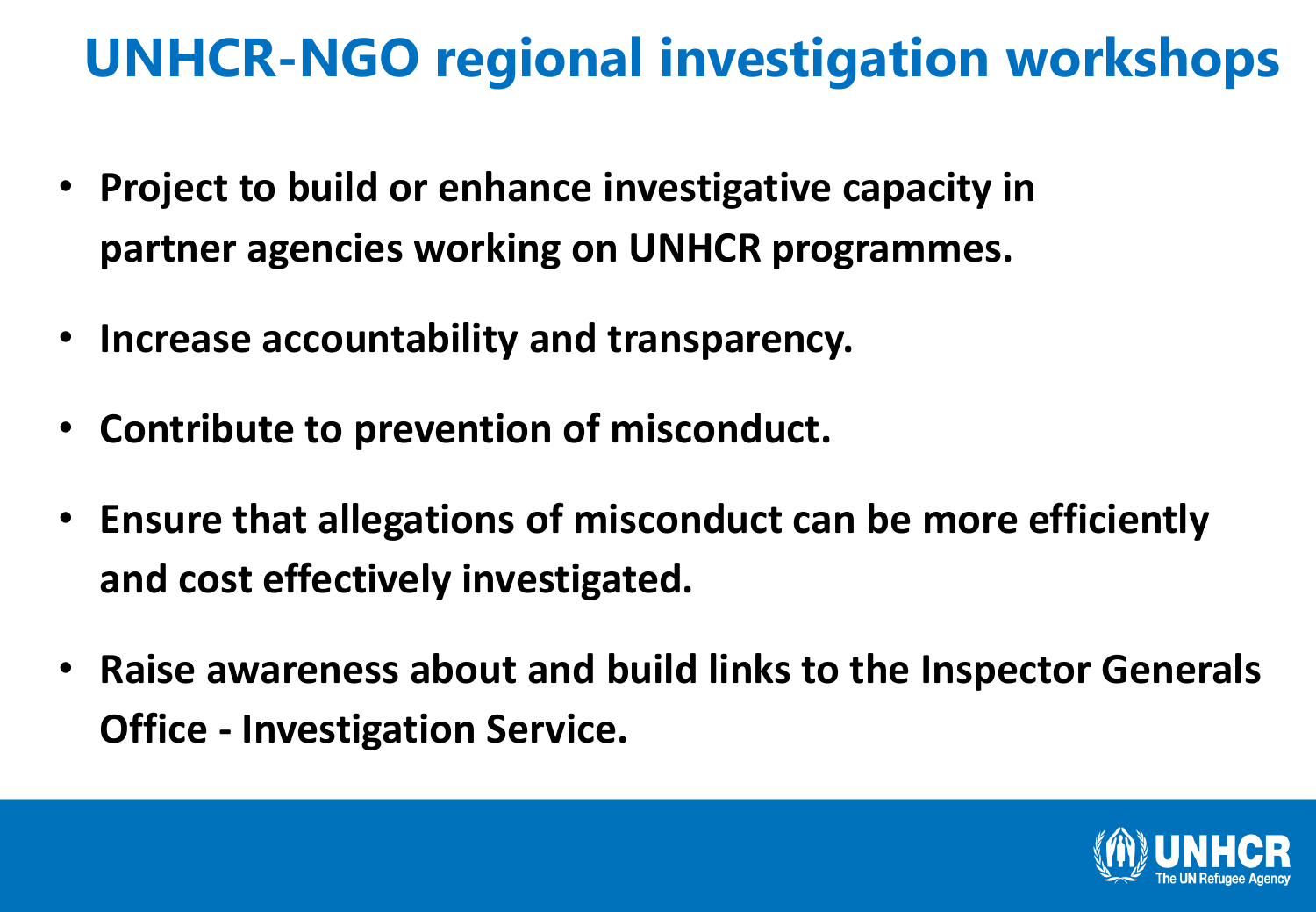## **Minimums standard under the UNHCR-NGO project partnership agreement**